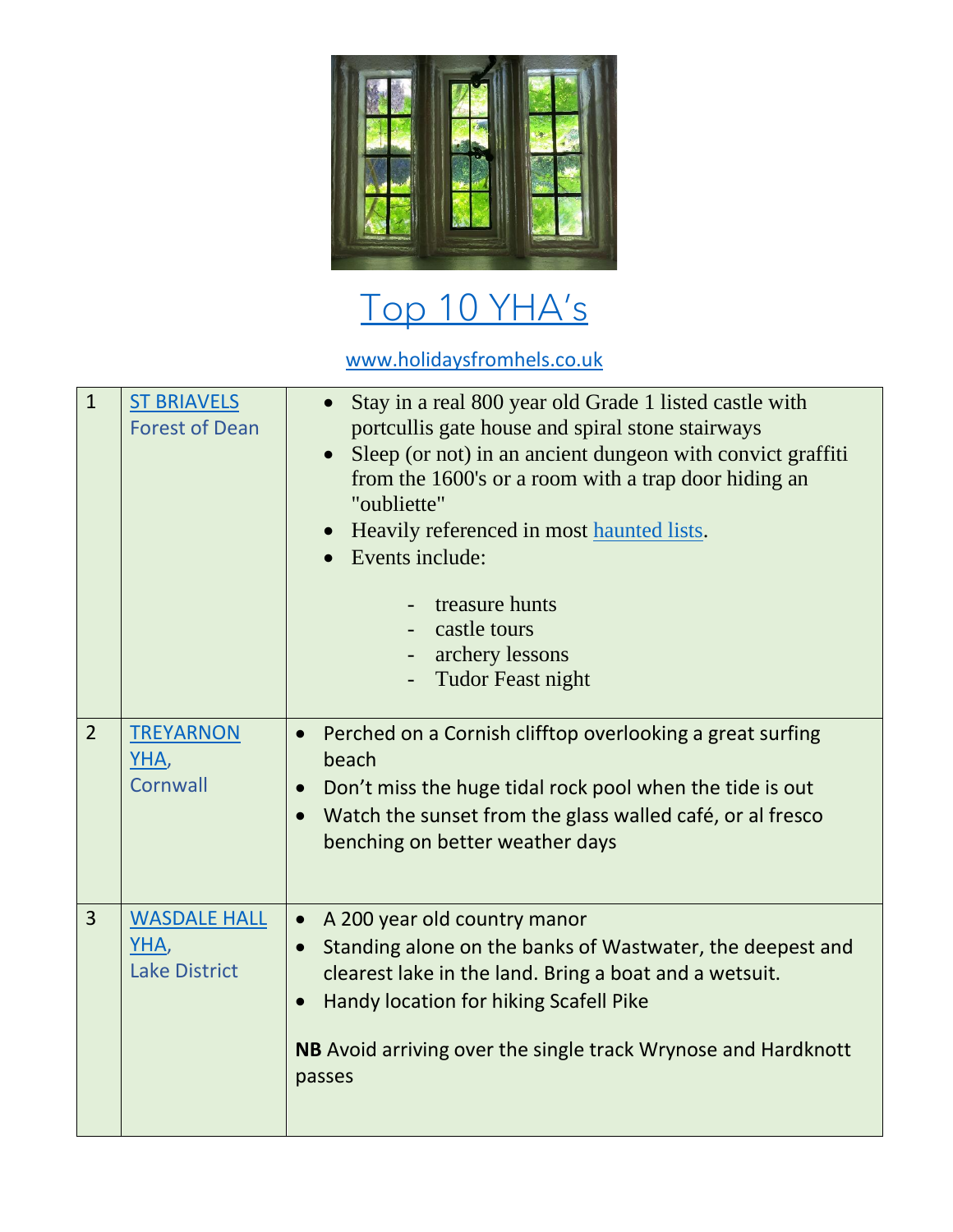| $\overline{4}$ | ILAM HALL, Peak .<br><b>District</b>                      | A 17th Century Gothic manor, with its own formal gardens<br>Set in 84 acres of National Trust parkland.<br>Onsite National Trust cream tea cafe,<br>Don't miss Dovedale stepping stones a mile down the country<br>road.<br>Family rooms from £38 a night<br>$\bullet$ |
|----------------|-----------------------------------------------------------|------------------------------------------------------------------------------------------------------------------------------------------------------------------------------------------------------------------------------------------------------------------------|
| 5              | <b>HARTINGTON</b><br><b>HALL, Peak</b><br><b>District</b> | 17 <sup>th</sup> Century manor house<br>$\bullet$<br><b>Exterior festooned with flowers</b><br>Oak-panelled drawing room and onsite bar<br>Parasoled garden benches<br>$\bullet$<br>Giant outdoor chess                                                                |
| 6              | <b>BRIGHTON YHA</b>                                       | Art deco themed hostel, originally a manor house dating from<br>$\bullet$<br>the 1700's,<br>Cool cafe bar<br>Sea views<br>Within spitting distance of the famous pier and beach front<br>cafes<br>Wander the narrow Lanes market area                                  |
| $\overline{7}$ | <b>WILDERHOPE</b><br>MANOR,<br>Shropshire                 | An Elizabethan Grade 1 Manor House in huge rural grounds<br>$\bullet$<br>Good for country walks<br>Drinks are available on the vast stone terrace<br>Pretty enough to host weddings<br><b>NB</b> Beware the potholed single track entry.                               |
| 8              | <b>BEER YHA,</b><br>Devon                                 | A Country House in a country village<br>Walking distance to the sea<br>Pop to Lyme Regis for a family day out                                                                                                                                                          |
| 9              | PORT EYNON,<br>Swansea                                    | A former lifeboat station on the most southerly tip of the<br>Gower<br>Breakfast at a bench on the old boat slipway<br>Then borrow a hostel body board for a bit of a surf<br><b>NB</b> The car park is a bit of a walk. Bring a torch if arriving at<br>night         |